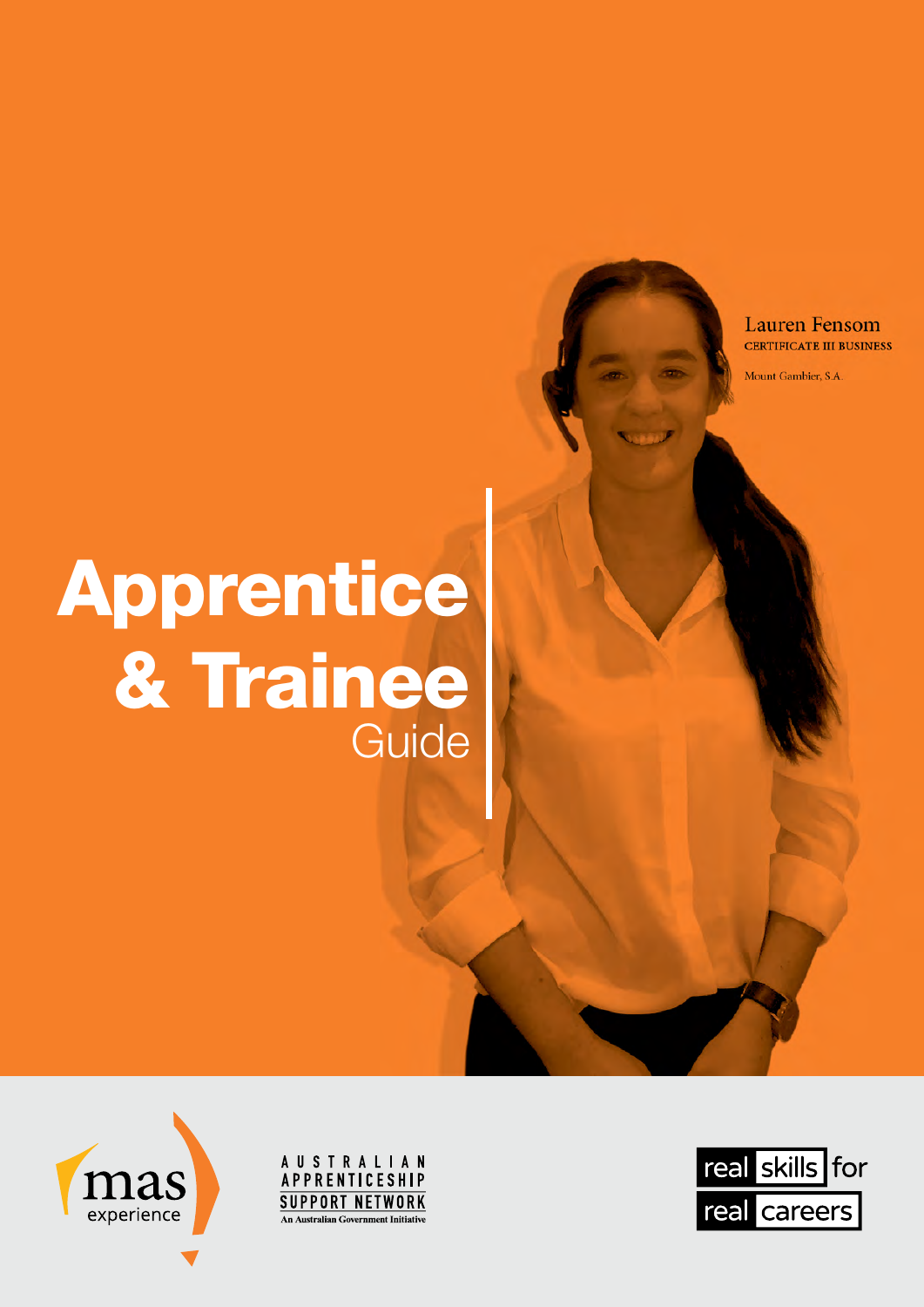## Welcome

## **Congratulations**

Your journey as an apprentice or trainee starts here with Mas.

On behalf of the entire Mas team, I would like to personally congratulate you on making the decision to start your journey towards becoming a fully qualified apprentice or trainee in your chosen field.

We understand that making the decision to become an apprentice or trainee required a lot of thought and commitment, so we want you to know that during your journey - you're not alone. Our experienced team are available to guide & support you, all the way until you reach your destination – that being the completion of your qualification.

We're honoured that you've chosen Mas to come along your journey with you and we're excited to share in all the future moments of happiness, success and opportunities that lie ahead - so thank you!

If at any stage throughout your apprenticeship or traineeship you feel you need any help with anything at all, please reach out to any of our wonderful and experienced staff on 1300 627 628 - we would be delighted to support you any way possible.

Looking forward to following your journey.

Yours sincerely,

John Glass CHIEF EXECUTIVE OFFICER

Mas

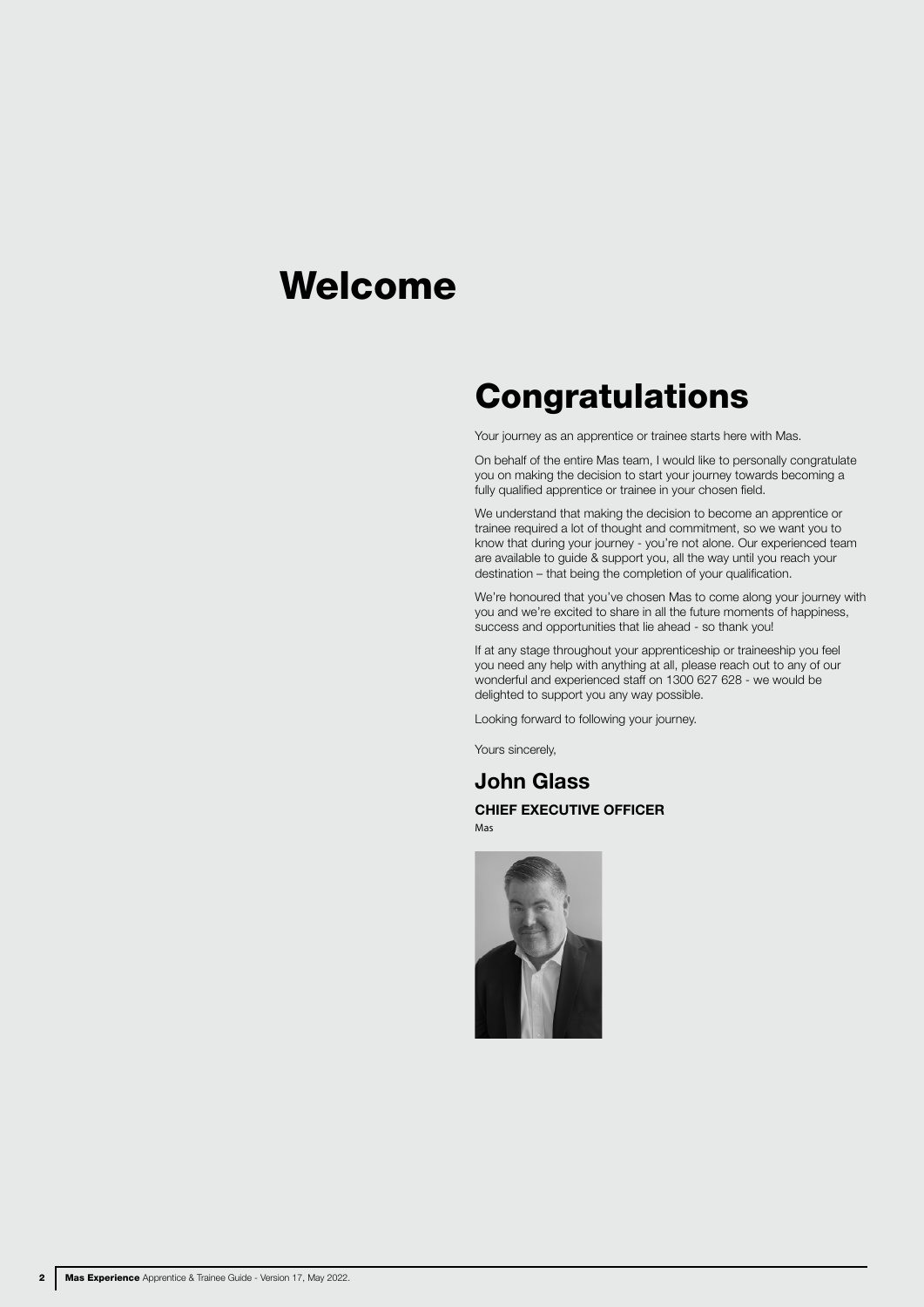## Who's involved?

### You:

### Your Employer:

### Parents/Guardians:

## RTO:

## Australian Government:

#### The Apprentice or Trainee.

You could be a new employee entering a new industry or an existing worker wanting to develop your skills.

The company you are currently working for.

If you are under 18 years of age, a parent or guardian must sign the National Training Contract.

### Registered Training Organisation

The organisation that will be delivering your training, conducting assessments and issuing the certificate for your nationally recognised qualification. Training may take place at your workplace or at a RTO's training facility.

### Department of Education, Skills & Employment

The Australian Government Department responsible for apprenticeship and traineeship policies and funding throughout Australia.

#### Australian Apprenticeship Support Network Provider (AASN)

Mas is contracted by the Australian Government to provide support services to Australian Apprentices, Trainees and Employers. This is a FREE service.

## STA:

Mas:

#### State Training Authority

All State Governments are responsible for registering your National Training Contract. Any changes to your National Training Contract must be approved by the Government in your state.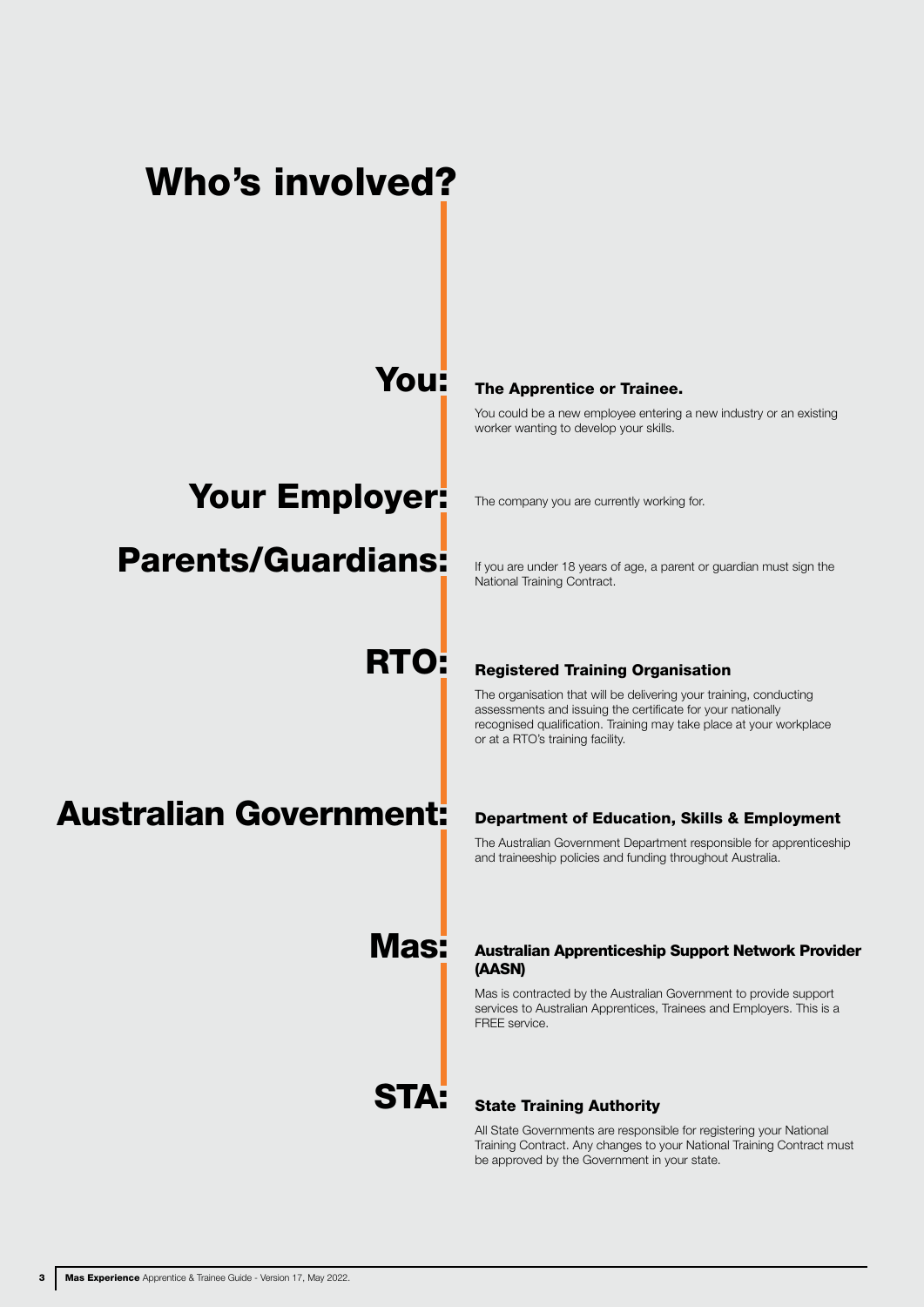# happen? How does the training

## Training Plan:

On your National Training Contract, your Employer will have chosen a Registered Training Organisation (RTO) to be your preferred training provider. The chosen RTO will contact you shortly to organise a suitable time to take you through their enrolment process and discuss a Training Plan that suits your specific training requirements. The Training Plan should be completed during the probation period.

The Training Plan outlines how your training will be delivered and must be signed by you, your employer and your RTO representative.

The RTO will also issue you with a training record log book (hard or soft copy), which contains all of the competencies and assessments that you will need to complete during the course of your apprenticeship or traineeship. As you progress, each module will be signed by you, your workplace supervisor and your trainer. It is your responsibility to ensure that your training record book is completed and it should remain at the workplace in a secure place.

## Tuition Fees:

The costs of training, depending on the type of Apprenticeship or Traineeship you are undertaking, can be different from state-to-state.

Discuss with your Employer and your chosen RTO, to ascertain any student fees that you may be eligible for.

USI:

### Unique Student Identifier

As part of your training, you will also need to obtain a Unique Student Identifier (USI). A USI provides you with a secure online record of your nationally recognised training that you can access anytime and anywhere, and it's yours for life. You can apply for a USI online, and all Australian Apprentice's should obtain a USI prior to commencing their Australian Apprenticeship. If you already have a USI you will need to ensure that you bring your number along with you to the sign up.

# VIEW FACT SHEET<br>APPLY ONLINE

### Healthcare Card:

At this point it is also advisable to liaise with Services Australia to find out what support payments may be available to you, while you undertake your studies.

FIND OUT MORE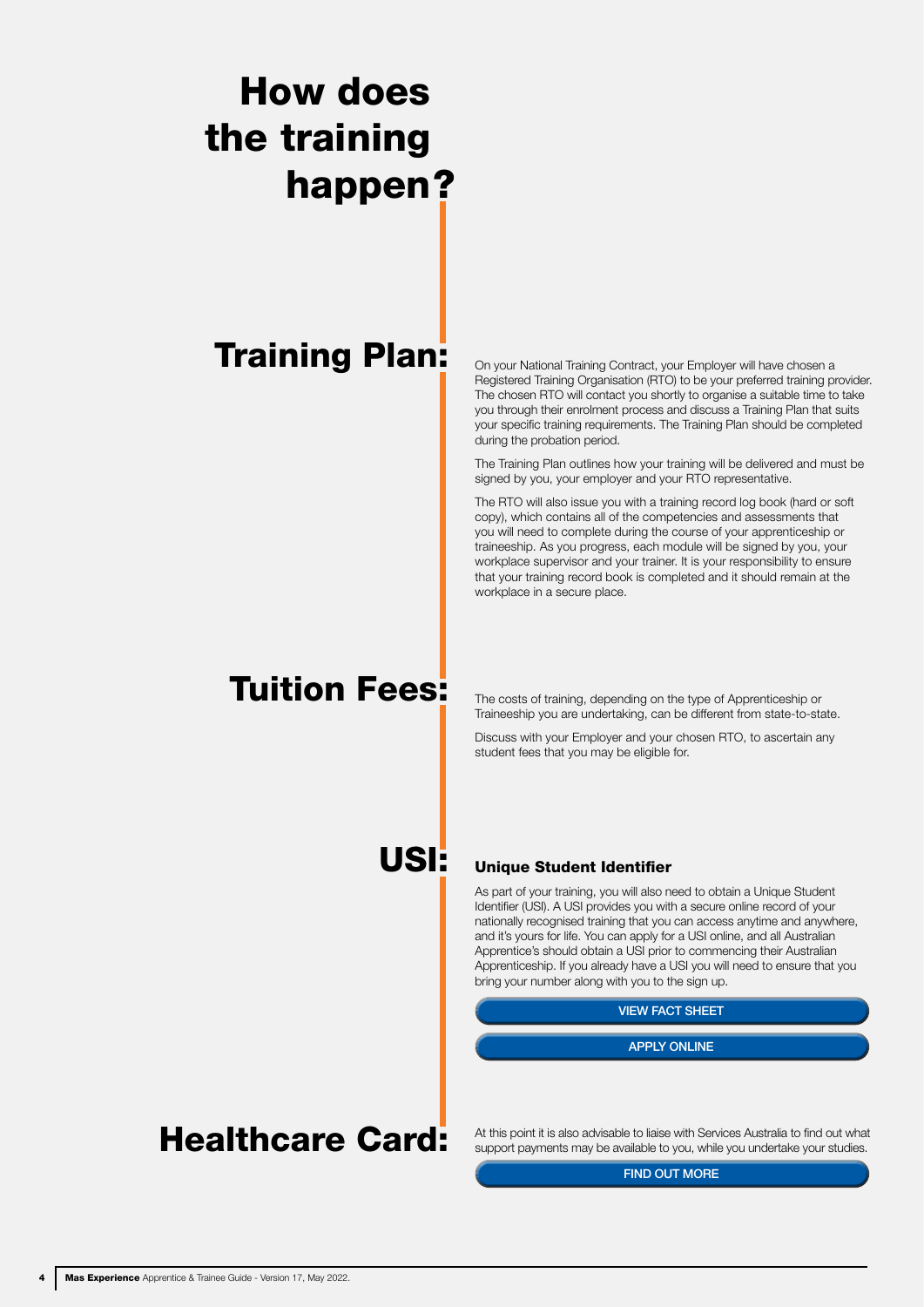## What are my obligations ?

#### When you sign the National Training Contract you are agreeing to the following:

- Attending and performing work in a professional manner in accordance with your employer's requirements.
- Taking care of workplace property.
- Respecting the rights of other employees in the workplace.
- Remembering that any information obtained from the employer is to remain confidential and not disclosed without the permission of the employer.
- Obtaining consent from a parent or guardian if you are under 18 years of age.
- Making all reasonable efforts to achieve the competencies specified in the Training Plan and undertaking any training and assessments required.
- Participating in the development of a Training Plan.
- Attending training sessions and supervised workplace activities.
- Maintaining a training record book.

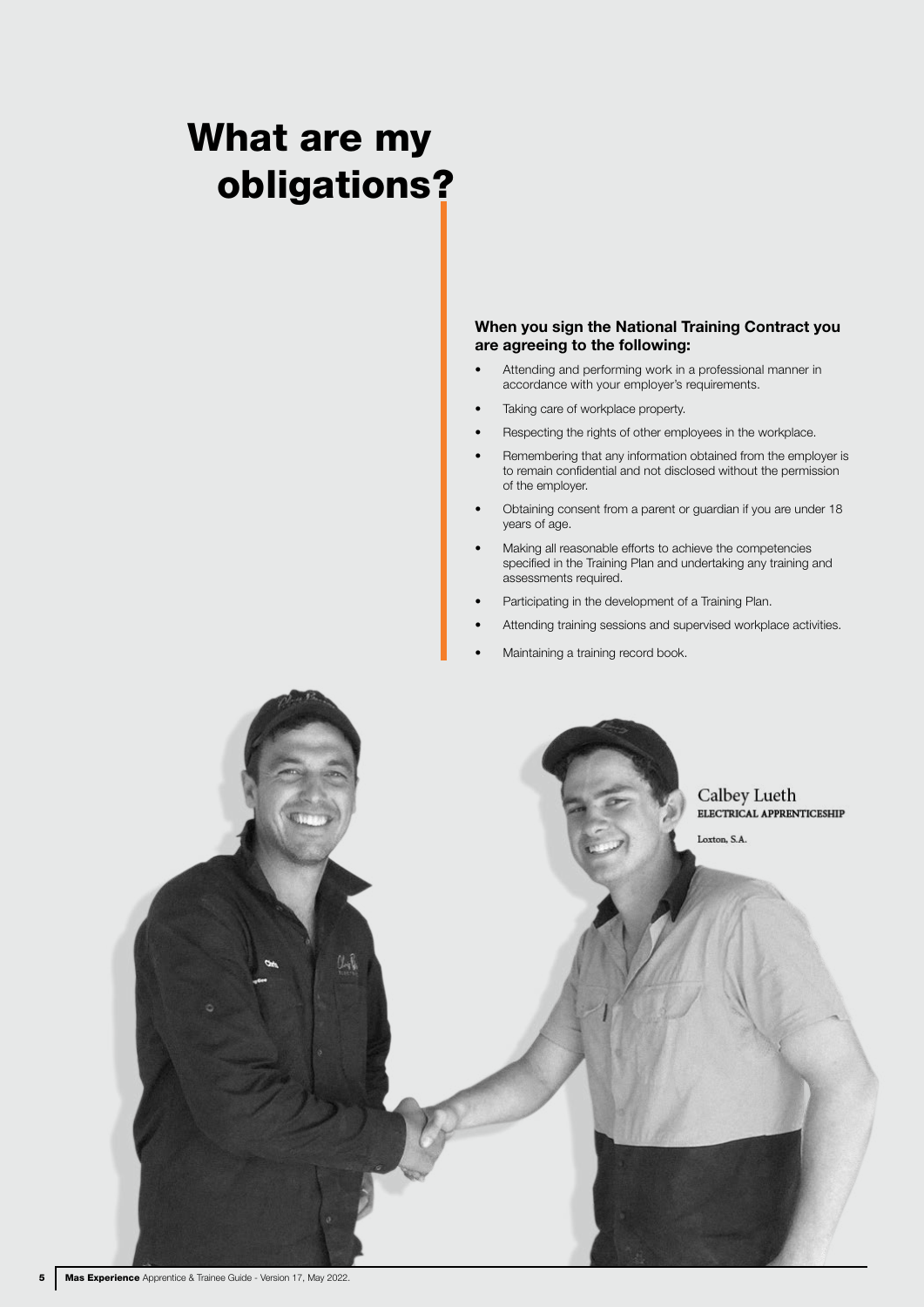## What are my employer's obligations ?

Madelaine White CERTIFICATE II BUSINESS

Devonport, TAS

#### When your employer signs the National Training Contract they are agreeing to:

- Follow relevant Australian Government and State legislation, including that relating to Australian Apprenticeships arrangements.
- Providing a safe working environment that is free from bullying, discrimination and abuse - both verbal and physical. Ensuring all occupational health and safety requirements have been addressed.
- Providing an appropriate workplace induction.

#### Support structured training including:

- Providing opportunities to develop knowledge and skills.
- Working with Mas (AASN) to lodge a National Training Contract; and enrolling you with a Registered Training Organisation.
- Participating in the development of a Training Plan.
- Ensuring a training record is maintained.
- Ensuring the STA is notified upon the completion of the training.
- Providing supervision & support within the workplace and being mindful that Australian Apprentices under the age of 18 are minors, and that their parents or guardians have legal responsibility for them.

#### Advising you of your rights and responsibilities including:

- Ensuring you feel free to raise any issue or concerns with either the workplace or the Registered Training Organisation.
- Advising you of your entitlements such as wages and working conditions.
- Providing a comprehensive induction process for the commencement of your Australian Apprenticeship.

#### FIND OUT MORE

Physio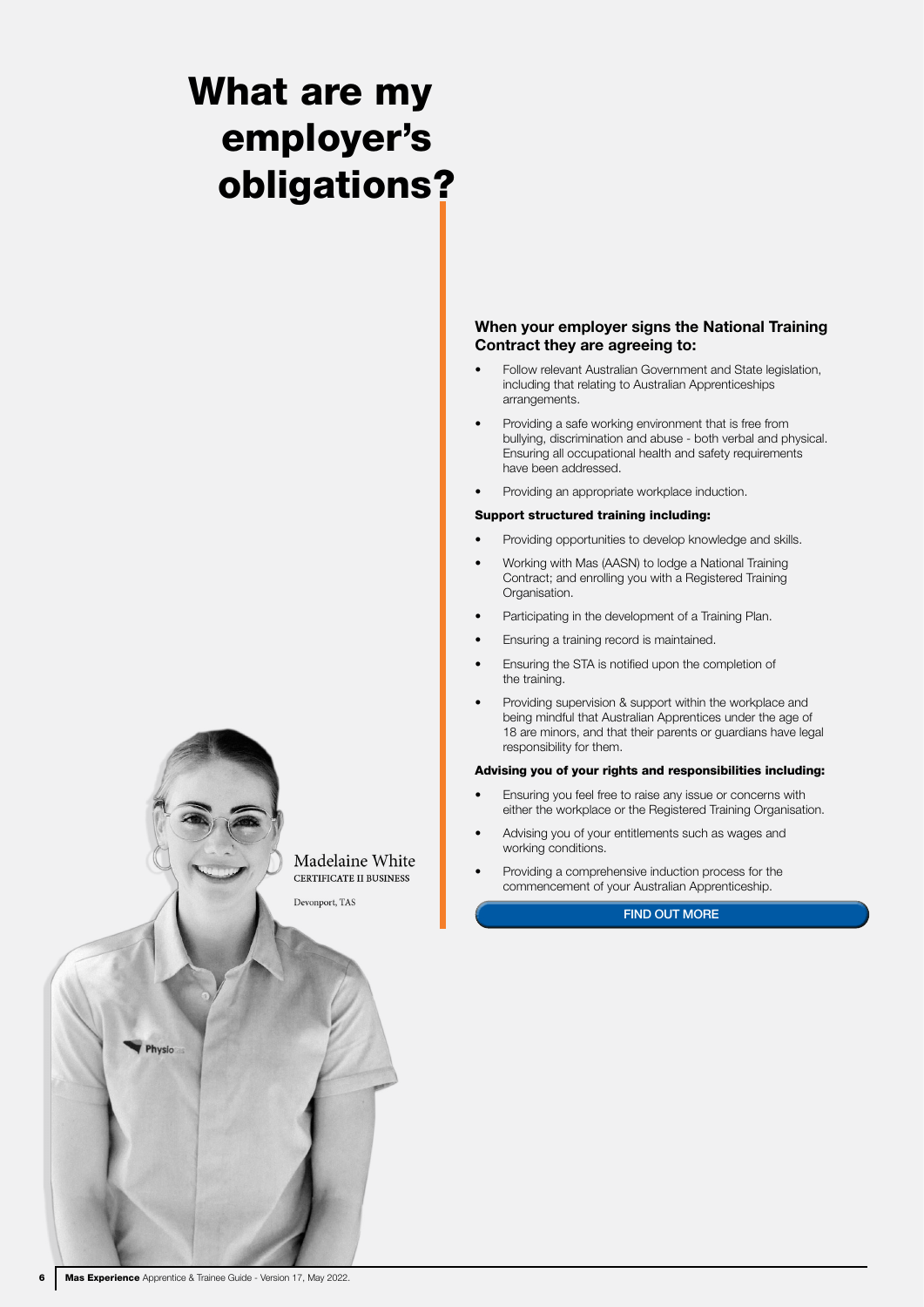## entitlements? What are my rights &

1.

2.

3.

4.

5.

6.

7.

8.

9.

10.

Most employers and employees (Including Australian Apprentices) in Australia are covered by something called awards and by the National Employment Standards (NES), which set out minimum pay rates, leave entitlements and conditions. Before starting your apprenticeship, it's helpful to know the answers to these important questions:

What are the National Employment Standards?

The NES provide 10 minimum standards that have to be provided to all employees.

Click below for more information about each of the NES:

Click below to view the Fair Work 'Guide to starting an apprenticeship': NATIONAL EMPLOYMENT STANDARDS<br>w to view the Fair Work 'Guide to starting<br>ticeship':<br>FAIR WORK GUIDE

Nathan Black CERTIFICATE III IN AUTOMOTIVE UNDERBODY TECHNOLOGY

Naracoorte, S.A.

Maximum weekly hours

38 hours per week, plus reasonable additional hours

#### Requests for flexible working arrangements

Certain employees can request a change in their working arrangements

#### Parental leave

Up to 12 months unpaid leave per employee, as well as the right to request an additional 12 months leave

#### Annual leave

Four weeks paid leave per year, plus an additional week for some shift workers

Personal/carer's leave and compassionate leave Up to 10 days per year paid personal/carer's leave (sometimes called sick leave), two days unpaid carer's leave and two days compassionate leave as required

### Community service leave

Unpaid leave for voluntary emergency management activities and leave for jury service

#### Long service leave

Paid leave for employees who have been with the same employer for a long time

#### Public holidays

An entitlement to a day off on a public holiday, unless reasonably requested to work

#### Notice of termination and redundancy pay

Notice of termination and redundancy pay Up to five weeks' notice of termination and up to 16 weeks redundancy pay.

*\* Refer to 'NES' above left to work out your specific entitlements.*

#### Fair Work Information Statement

A document that must be provided to all new employees.

*www.FairWork.gov.au/learning*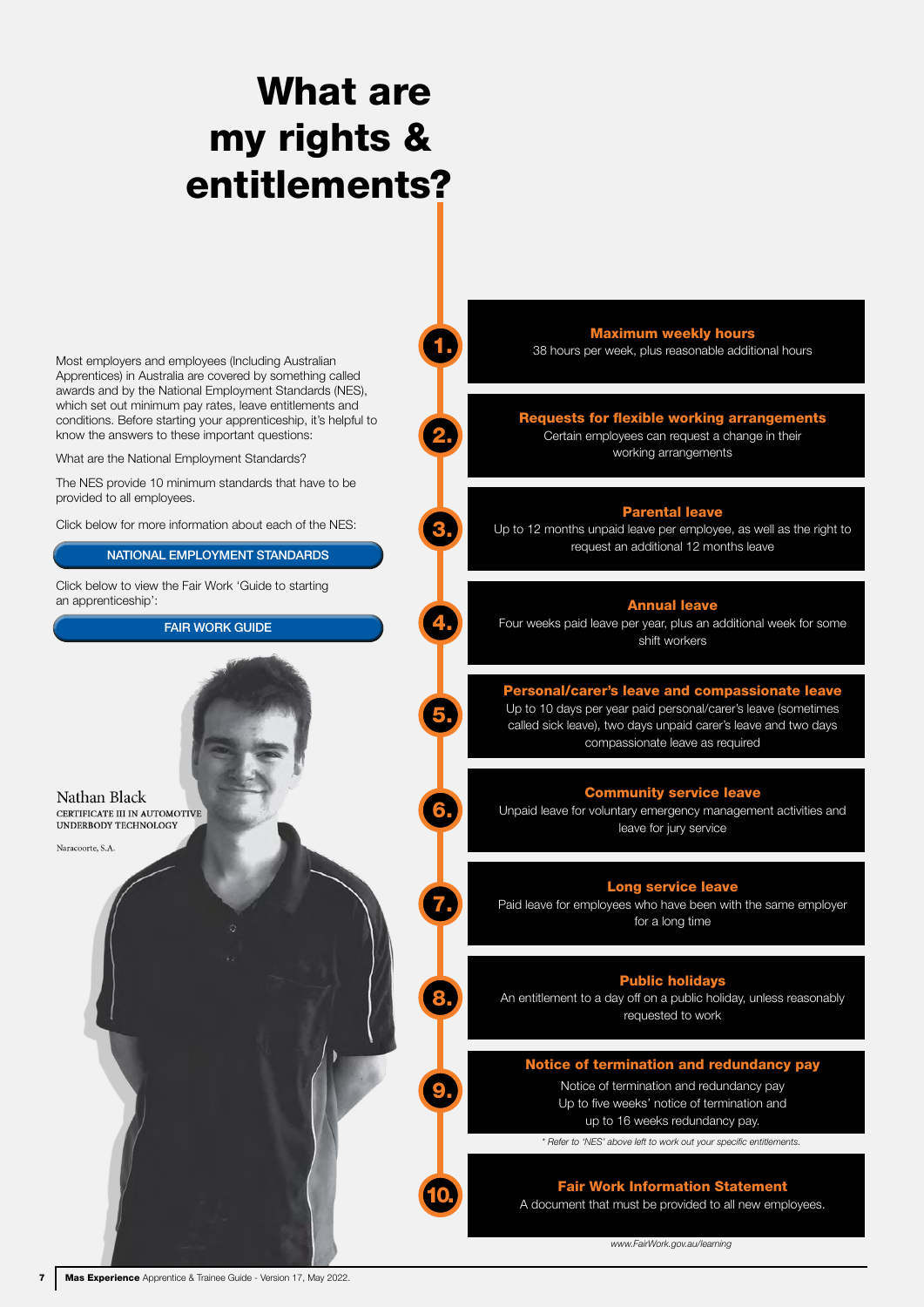## The Mas Experience: Support from 'Start' to 'Finish'.

**M** 

**TER** 

#### Before you start an Australian Apprenticeship:

Mas can provide career advice and even help you find an employer (if required) via our career assessment tools. This is called our GATEWAY PROGRAM.

#### START

Mas will make contact with you and your employer either via phone or face-to-face to discuss the Australian Apprenticeship that you are about to enter into. A consultant will then meet with you and your employer to sign up your National Training Contract. We will also advise on your options in relation to Trade Support Loan (TSL), Living Away From Home Allowances (LAFHA) and Disabled Australian Apprentice Wage Support (DAAWS) - if applicable.

On-the-job training starts with your employer on Day 1.

Off-the-job training will start once you have signed a Training Plan with your chosen Registered Training Organisation.

If additional support is required, at the 4, 8 and 12 week mark of the Australian Apprenticeship we will also contact you via phone or email to see how you're progressing and offer any support.

This is called our IN-TRAINING SUPPORT PROGRAM.

#### During

 $\overline{C}$ 

Mas will contact you and your employer either face-to-face, via phone or via electronic means at regular intervals\* to see how you are progressing and offer any support. Contact will also be made around the point of completion to ensure that everything is on track.

(\*If applicable to your Apprenticeship/Traineeship).

#### We are there for you

Throughout the duration of your Australian Apprenticeship you can contact one of our friendly staff with any questions you have or advice you need.

At any time, should you feel you are struggling or need additional assistance in order to be able to continue with your Australian Apprenticeship, you can choose to be part of our MENTORING PROGRAM.

#### 1300 627 628

[info@masexperience.com.au](mailto:info%40masexperience.com.au%20?subject=)

masexperience.com.au/contact-us/

#### Congratulations - you've completed!

Completion is based on your competency on & off-the-job in relation to the modules specified on your Training Plan. Your competency is assessed by your employer and the RTO.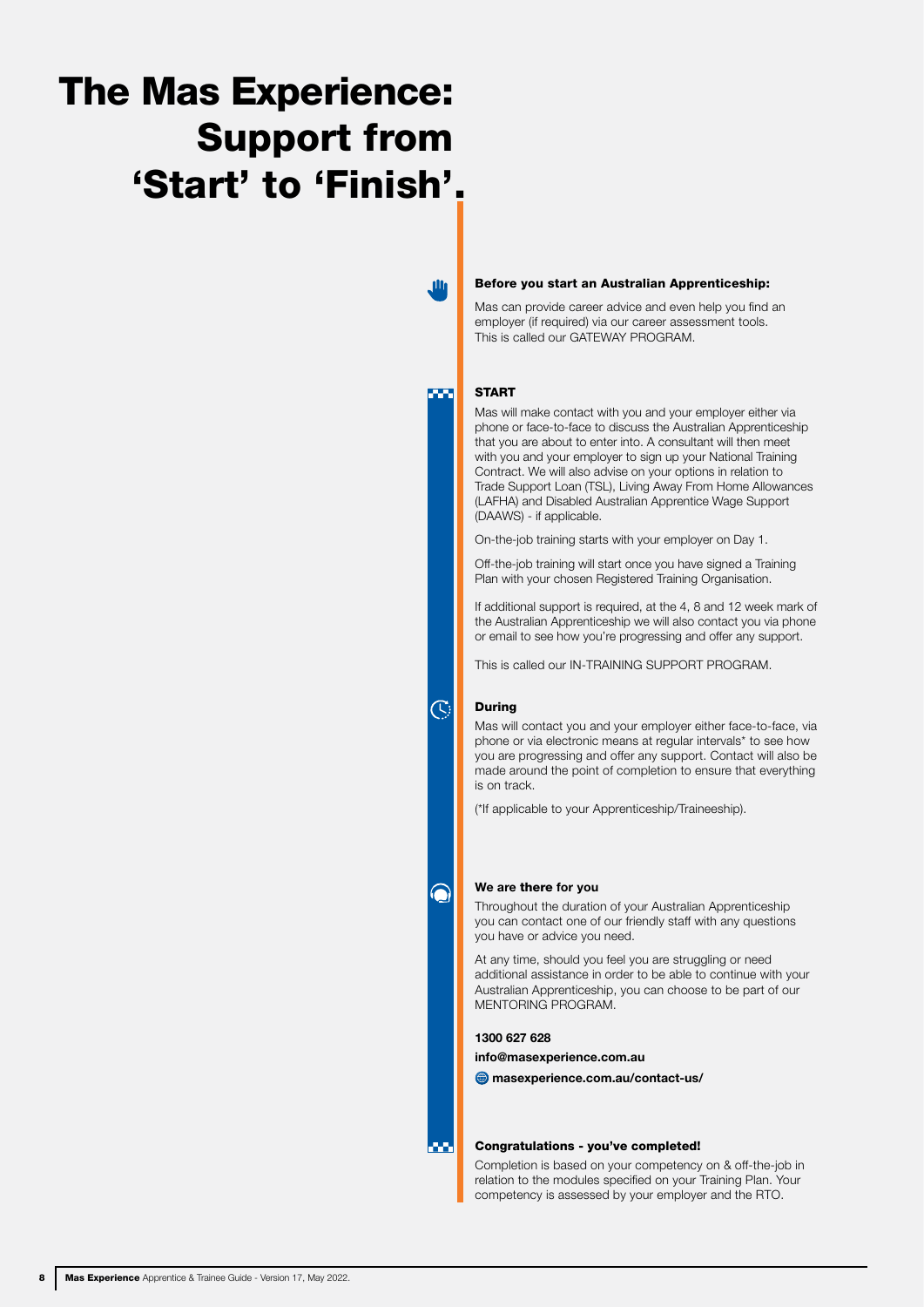## What financial assistance is available?

#### Australian Apprentice Loans Trade Support Loans

1st Year \$8,712 (12 x \$725.97) 2nd Year \$6,534 (12 x \$544.48) 3rd Year \$4,356 (12 x \$362.99) 4th Year \$2,178 (12 x \$181.49)

### Additional Identified Skills Shortage Payment

Apprentice \$1,000 at the 12 month point \$1,000 at completion point Employer

\$2,000 at the 12 month point \$2,000 at the completion point

### Australian Apprentice Allowances

#### Living Away From Home Allowance (LAFHA).

1st year \$77.17 per week 2nd year \$38.59 per week 3rd year \$25.00 per week

Youth Allowance, Austudy and ABSTUDY Contact Centerlink on 13 36 33

> Funded Training Contact your State Training Authority

#### South Australia – Travel and Accommodation Allowances for Australian Apprentices Contact your State Training Authority

Victoria – Trade Apprentice Vehicle Discount Contact VicRoads on 13 11 71

> New South Wales Contact NSW Transport on 13 67 25

Contact NSW Government on (02) 68 414 804

Tasmania - Apprentice & Trainee Travel & Accommodation Allowance

Queensland - Travel & Accommodation Subsidy

Western Australia - Travel & Accommodation Allowance

ACT - Travel & Accommodation Allowance

#### What assistance is available for Australian Apprentices with Disabilities?

Assistance for Australian Apprentices with a Disability \$104.30 per week (pro-rata for part-time)

> Tutorial Assistance \$38.50 per hour (up to \$5,500 per year)

Mentor and/or Interpreter Assistance \$38.50 per hour (up to \$5,500 per year)

#### Employment Assistance Fund

To connect with your local JobsAccess provider call 1800 464 800

*Note:*

Available to Apprentices undertaking qualifications leading to occupations on the Trade Support Loans Priority List or undertaking Agriculture, and Horticulture qualifications where workplace postcode is on Rural/Regional Postcodes List. Eligible Apprentices will have access to loans totalling up to \$21,779 over the course of the Apprenticeship to assist with the expenses associated with living, learning and completing an Apprenticeship.

#### TSL AT A GLANCE

The Additional Identified Skills Shortage (AISS) payment is available to eligible apprentices commencing from 1 July 2019 and their employers, in ten occupations experiencing national skills shortages. TSL CHANGE OF CIRCUMSTANCES<br>
I Skills Shortage (AISS) payment is ave<br>
ug from 1 July 2019 and their employe<br>
ulls shortages.<br>
FIND OUT MORE<br>
FIND OUT MORE

Paid to the Australian Apprentice.

Australian Apprentices may be eligible to receive extra support from the government, subject to the application of parental and personal income tests.

State Government may subsidise the cost of the training component delivered by Registered Training Organisations (RTOs).

For Australian Apprentices who travel more than 150km to attend courses in relation to their training program.

50% off car registration renewal.

First, second and third year apprentices and new entrant trainees may be entitled to a Transport Concession Card.

First and second year apprentices can receive a \$100 rebate on their car registration.

- For more information see here.
- (⊕ For more information see here.
- For more information see here.
- For more information see here.

Wage Support paid to employer.

Paid to the RTO.

Paid to the RTO. Note: Eligibility criteria applies to all incentives and allowances. (Australian and State Government incentives and allowances can be varied at any time without notice).

Employers may be able to get financial help from the Australian Government for equipment, modifications and services to support their employees with disabilities.

*Eligibility criteria applies to all incentives and allowances. Australian and State Government incentives and allowances can be varied at any time without notice. LAFHA and TSL payments will be paid at the same rate whether the Australian Apprentice is full-time, part-time or schoolbased. TSL rates are for payments from 1/7/2021 to 30/6/2022. Criteria and conditions apply*  for all incentives. This information is to be used as a guide only and is subject to change without *notice. Information is current as of the 23rd May 2022.*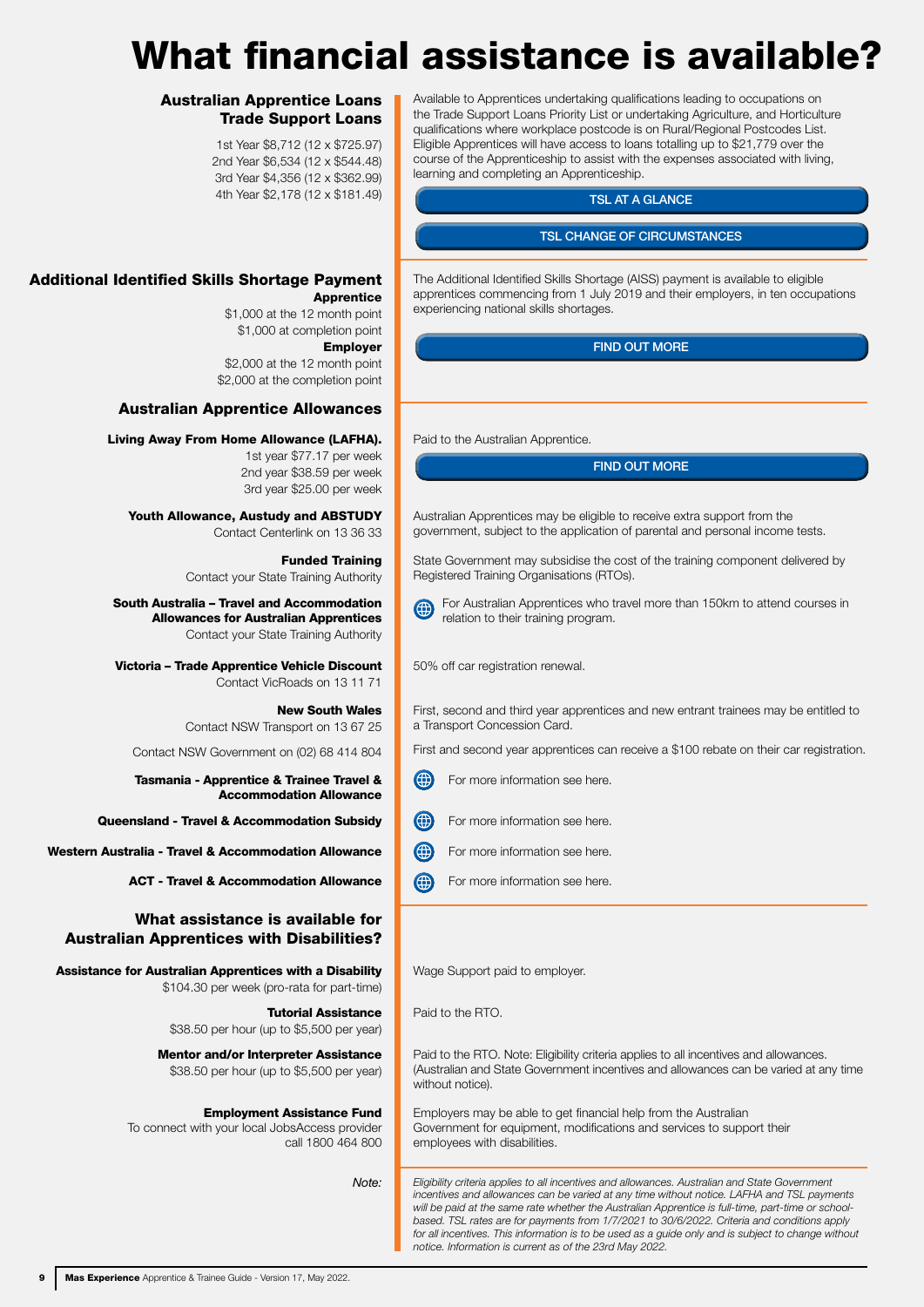# ? contact Who to

If I need detailed information about an Australian Apprenticeship.

If I would like to be employed by a Group Training Company (that employs apprentices and trainees then hires them out to employers on short or long term assignments).

If I have any queries before starting or during my Australian Apprenticeship.

To apply for a Living Away From Home Allowance if I have moved in order to start, or remain in my Australian Apprenticeship.

> If my Australian Apprenticeship has been suspended or terminated.

I'm finding things really tough at work and need

I'm behind with my training and need some help

If I want more information on Australian Schoolbased Apprenticeships.

If I need information on, or have any queries about wages and terms and conditions of employment.

If I believe I am not being treated fairly or if my work is rationed.

If I believe I am being harassed or discriminated against at work or in training.

#### Please contact Mas in the first instance for advice on 1300 MAS NAT (627 628).

When I have completed my Australian Apprenticeship where do I obtain my Trade Certificate of Completion?



For more information about apprenticeships or traineeships, please refer to the

quick reference table below for the most relevant topic:

Contact your local Mas Customer Solutions Consultant: 1300 MAS NAT (627 628) or info@masexperience.com.au

assistance?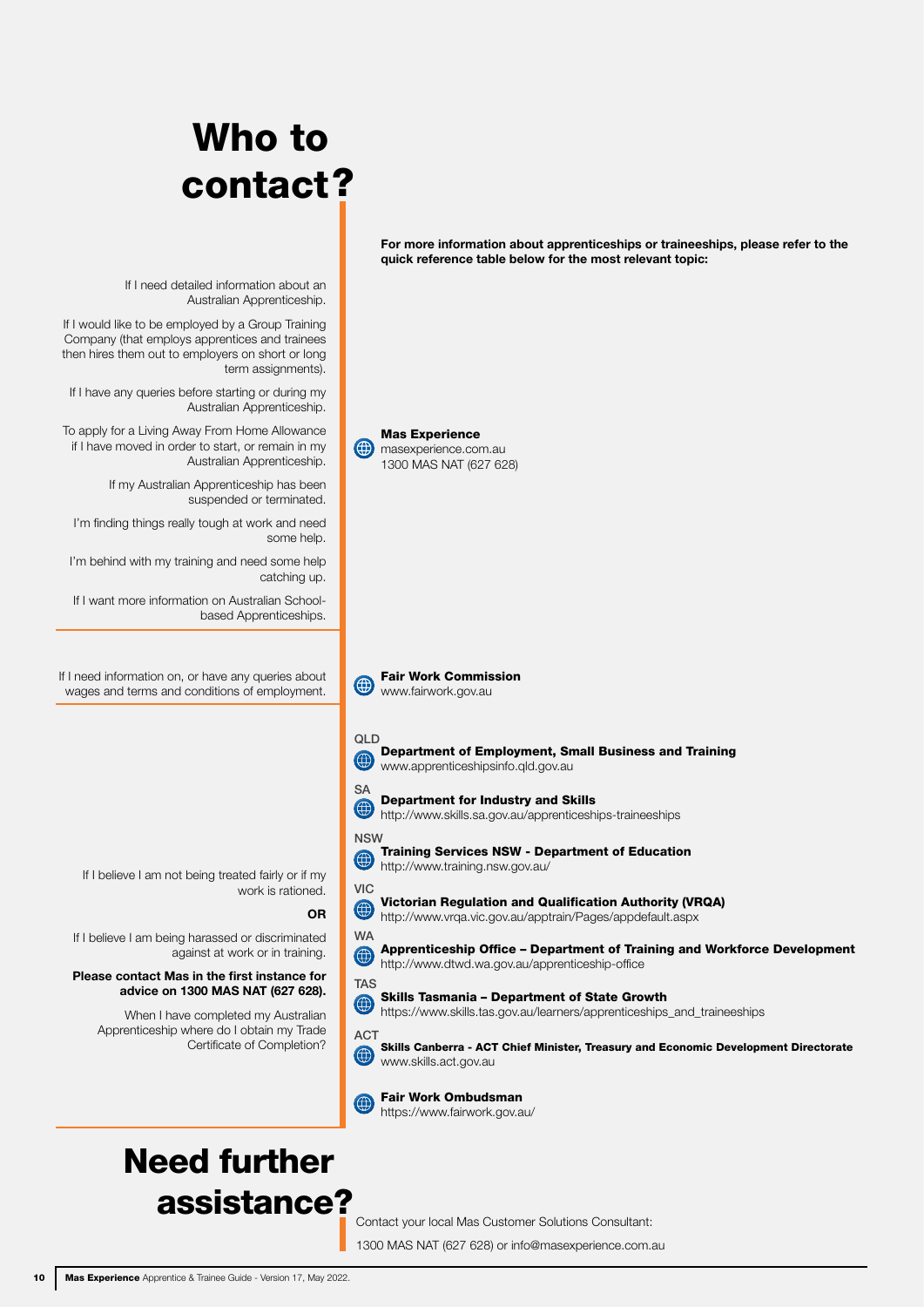# . resources Useful National:

| (₩)         | The Australian Apprenticeship Support Network Code of Conduct                              |
|-------------|--------------------------------------------------------------------------------------------|
| $\bigoplus$ | National Code of Good Practice for Australian Apprenticeships                              |
| $\bigoplus$ | <b>Information for Apprentices</b>                                                         |
| $\bigoplus$ | An Australian Apprenticeship - Endless Career Possibilities                                |
| $\bigoplus$ | About the Support for Adult Australian Apprentices Initiative                              |
| $\bigoplus$ | <b>Australian School-Based Apprenticeships</b>                                             |
| $\bigoplus$ | About the National Skills Needs List                                                       |
| $\bigoplus$ | <b>Trade Support Loans</b>                                                                 |
| $\bigoplus$ | <b>Living Away from Home Allowance</b>                                                     |
| $\bigoplus$ | Services Australia Payments for Australian Apprentices (Youth Allowance, Austudy, ABSTUDY) |
| $\bigoplus$ | <b>Fair Work Information Statement</b>                                                     |
| $\bigoplus$ | <b>Fair Work Guide for Employer's</b>                                                      |
| $\bigoplus$ | <b>Record Keeping and Employee Payslip</b>                                                 |
| $\bigoplus$ | <b>Ask the Australian Taxation Office</b>                                                  |
|             |                                                                                            |

The Australian Apprenticeship Support Network Code of Conduct

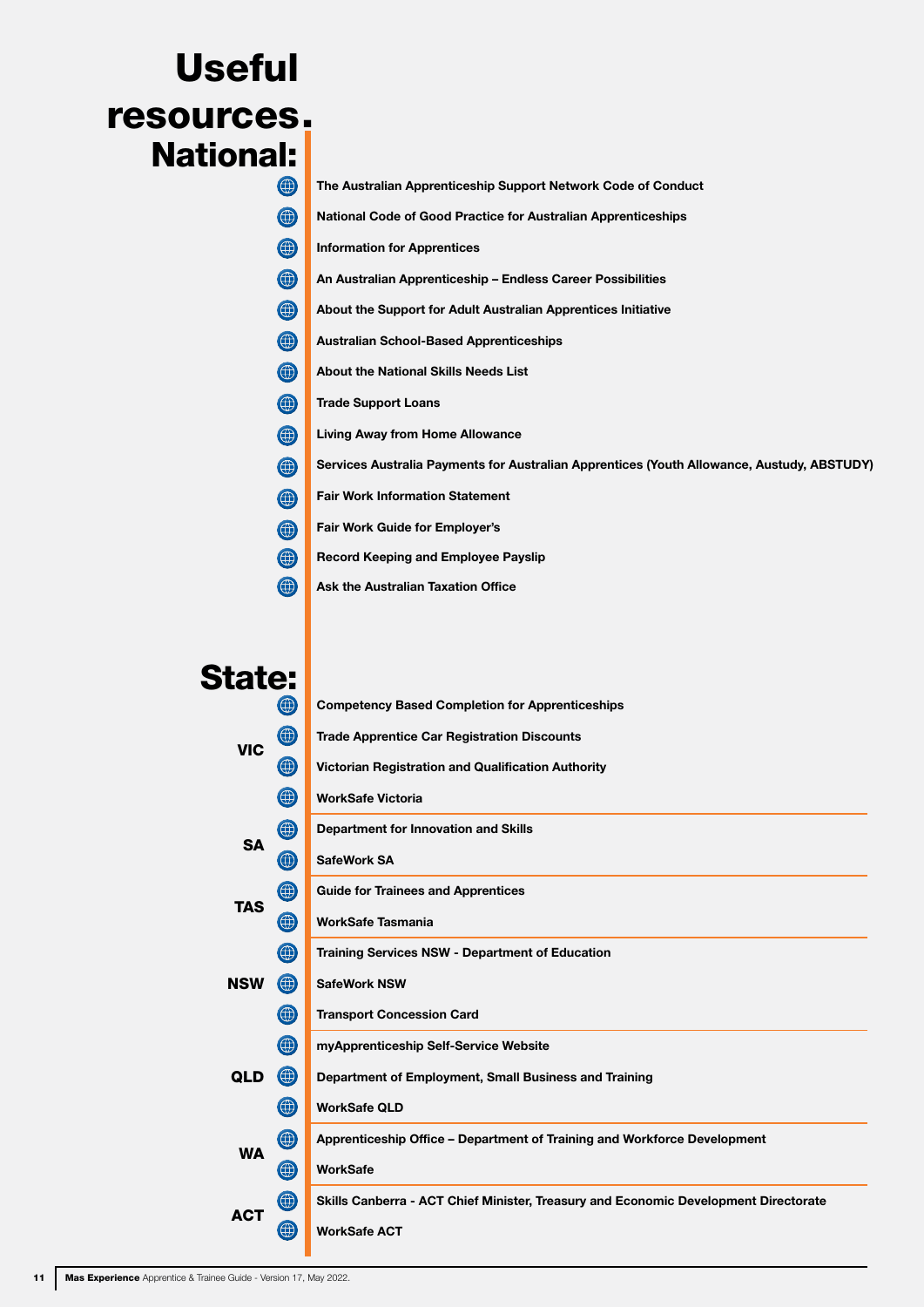### Mas



#### Australian Apprenticeship Support Network (AASN)

Mas is a not-for-profit organisation that is leading the way in creating end-to-end solutions for workforce participation throughout Australia. Mas exists to create and support workforce employment, development and growth opportunities for individuals, employers and communities.

Mas has been selected in Victoria, Queensland, South Australia & Tasmania by the Australian Government as an Australian Apprenticeship Support Network (AASN) provider and currently delivers specialist support services to apprentices, trainees and employers Australia wide (including NSW & WA).

Mas has partnered with AGA, CEG, Gforce, Kestrel and MRAEL to deliver 'the Mas Experience'. This collaborative alliance which maximises more than 100 years of apprenticeship expertise, enables us to provide innovative support services to apprentices, trainees and employers including:



Search – Helping individuals find the right Apprenticeship or Traineeship opportunities.

Hiring – Helping employers find the right candidates through our online matching portal, Mas Jobs.



Mentoring – Helping apprentices or trainees through their journey via face-to-face engagement, telephone & online support.



Support – Helping employers navigate through the administrational requirements of employing an Australian Apprentice.

### IntoWork Australia



Mas is part of IntoWork Australia - a national leader in specialist recruitment, employment and training services.

Founded 30 years ago by local councils in the inner north of Melbourne, IntoWork Australia has grown dramatically to now employ more than 1,200 staff Australian wide and has become the parent body for a group of 11 businesses providing workforce solutions across Victoria, New South Wales, Queensland, South Australia and Tasmania. FIND OUT MORE<br>
- a national leader<br>
-<br>
- uncils in the inner<br>
body for a group of<br>
- body for a group of<br>
- and the comm<br>
-<br>
sexpertise.<br>
FIND OUT MORE

As a not-for-profit organisation operating within a commercial environment, IntoWork Australia actively promote workforce participation in the community and make a positive difference to people and the communities we work with, through integrated services and business expertise.